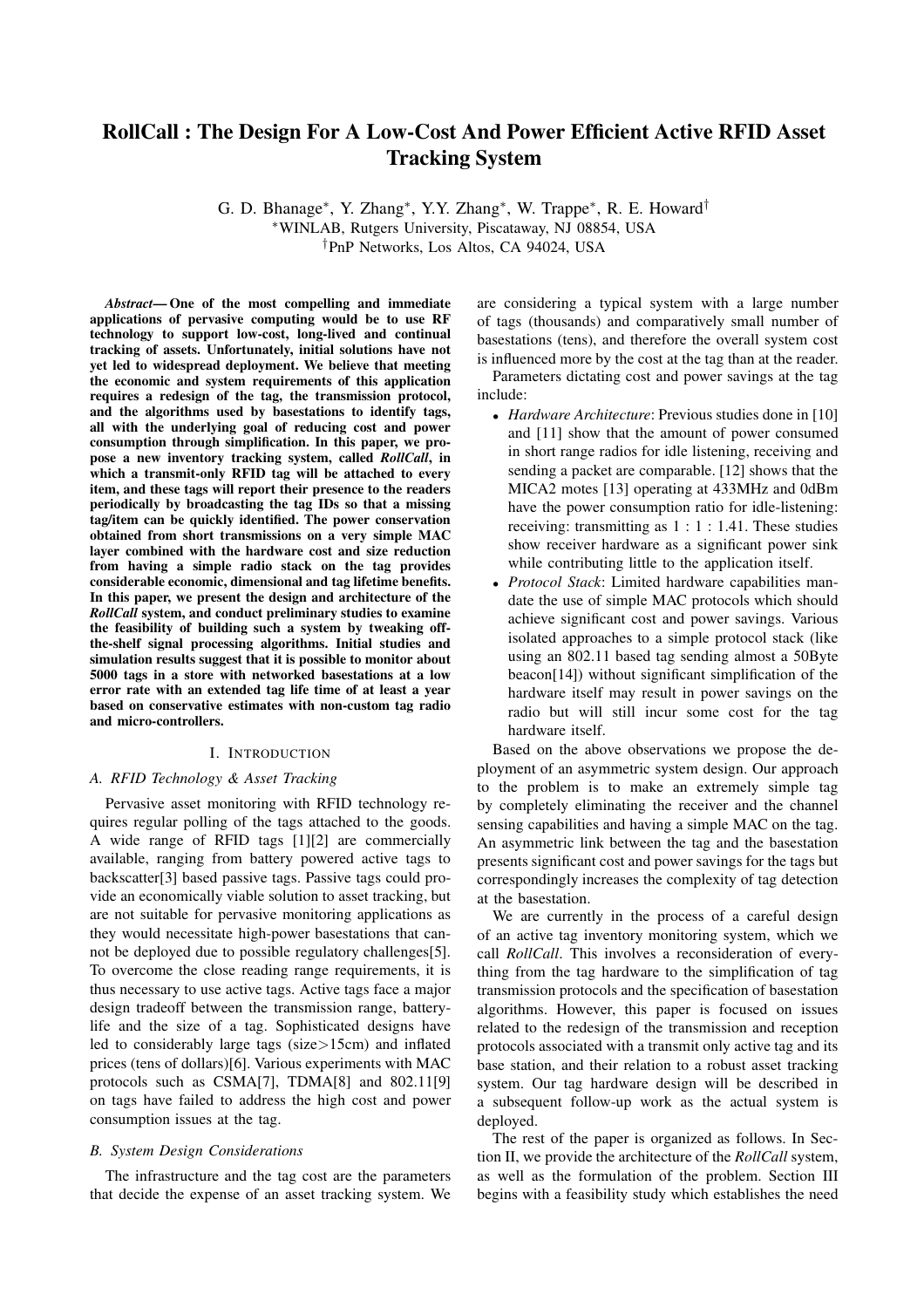

Fig. 1. Architecture diagram for the *RollCall* inventory management system

for good detection schemes to achieve desired system accuracy. The detection algorithms mentioned in Section IV attempt to achieve tag detection under severe operating conditions such as collisions, varying path loss and lack of power control on the tags. Section V shows the system performance under varying operating conditions, and also provides discussions on deploying the *RollCall* system in an actual setting. Conclusions and future directions for exploration are given by section VI.

### II. OVERVIEW OF THE ROLLCALL SYSTEM

Figure 1 illustrates a sample deployment of the proposed *RollCall* system. The deployment is usually hosted in an authorized area where all the valuables carry a Micro Radio Tag (MRT, also referred to as tag throughout this paper). MRTs, which are on-off keying (OOK) based transmission-only tags that emit radio signals periodically to announce the presence of the corresponding items. OOK was chosen (over better SNR approaches like BPSK) as the modulation scheme due to its simple and efficient hardware realization. An array of basestations (i.e. tag readers) are deployed with sufficient density so that each MRT would be in the coverage area of at least two basestations as long as it stays in the confined area. The processing at the basestation could be performed on-board (if the reader has a sufficiently powerful DSP/FPGA which provides a fairly cheap solution), or can be performed off-board by a PC (e.g. samples may be transferred via PCI Express). Movement of an MRT will cause it to come closer to different basestations and thus trigger a "handoff" process that would facilitate tag tracking. These readers are usually connected to a central application that supports a real-time display and tracking of items. Existing approaches to real time asset tracking in the recent years have seen increasing size and cost of the tags for this functionality. An asymmetric design should allow for a low cost and small tag size implementation with our system.

*RollCall* consists of several tiers and links, among which the most critical tier is the link between the tags and the reader, i.e. transmission protocol. This link is studied in detail throughout the paper by considering a single-reader multiple-tag scenario. The transmission protocol involves each tag transmitting its unique ID once in every epoch. If a tag is not heard for a few epochs,

the reader will announce it missing. For prototyping we are using an epoch duration (T) of 1 second. In the first epoch, every tag starts its transmission at a random time stamp, and in the subsequent epochs, every tag transmits upon the expiration of its timer which is set to the epoch duration. Conventionally such a design would imply poor performance. However, unlike other systems that support arbitrary communications, our design requires the MRTs to transmit only one packet ever their ID packet. Beaconing the ID with a transmit–only tag not only eliminates all MAC layer complexities associated with channel sensing, synchronization and reception on the tag but also facilitates a cheaper hardware design allowing lower system costs. In this paper, we set out to investigate the issues such as collisions due to random transmissions, and the feasibility of the system using offthe-shelf signal processing algorithms for detecting the tags from a received signal (which may be corrupted).

### Problem Formulation For Each Basestation:

The *RollCall* approach thus requires the problem to be solved at two levels of abstraction: at the basestation level, each basestation is responsible for correctly detecting all the tags that are in its reading range; and at the application level on the server, a consistency check is enforced to make sure that all tags are tracked.

To evaluate the problem to be solved at the basestation level, let us consider a scenario with a single basestation in the vicinity of multiple MRTs. Each MRT  $i$  transmits its tag ID,  $C_i(t)$  in every epoch. Since the tags are randomly scattered spatially, they have varying distances from the basestation. For the simplified model, the free space path loss model gives the relationship between the received signal strength  $P_r$  at the basestation and the transmitted power  $P_t^i$  for tag i as:  $P_r = \left(\frac{\sqrt{G_t}\lambda}{4\pi d}\right)^2 P_t^i = \frac{a}{d^2} P_t^i$ , where  $G_l$ ,  $\pi$ , and  $\lambda$  are constants, and d is the distance between the transmitter and the receiver. In this the value of the term *a* is constant and is given by  $\left(\frac{\sqrt{G_t}\lambda}{4\pi}\right)^2$ . For MRT *i*, let  $d_i$  denote its distance to the reader and  $\tau_i$  denote its transmission time in the first epoch. Assuming a uniform propagation environment, and considering  $T \gg L$ , where  $L$  is a tag's transmission time, the received signal from the MRT  $T_i$  is given by:

$$
r_i(t) = \sum_{n=0}^{\infty} \frac{a}{d_i^2} C_i \left( t - nT - \tau_i \right). \tag{1}
$$

Thus, the complete received baseband signal for all *m* tags including noise seen by reader  $j$  is:

$$
R_{j}(t) = \sum_{i=1}^{m} r_{i}(t) + n(t).
$$
 (2)

The detection schemes described in the following sections will be required to isolate the noise  $n(t)$  and determine the presence of each of the  $C_i(t)$  from the  $R_i(t)$  seen at each basestation j.

**System-Wide Problem Definition:** If  $P_i$  is the set of the tags that are seen by basestation  $j$  and  $H_j$  is the set of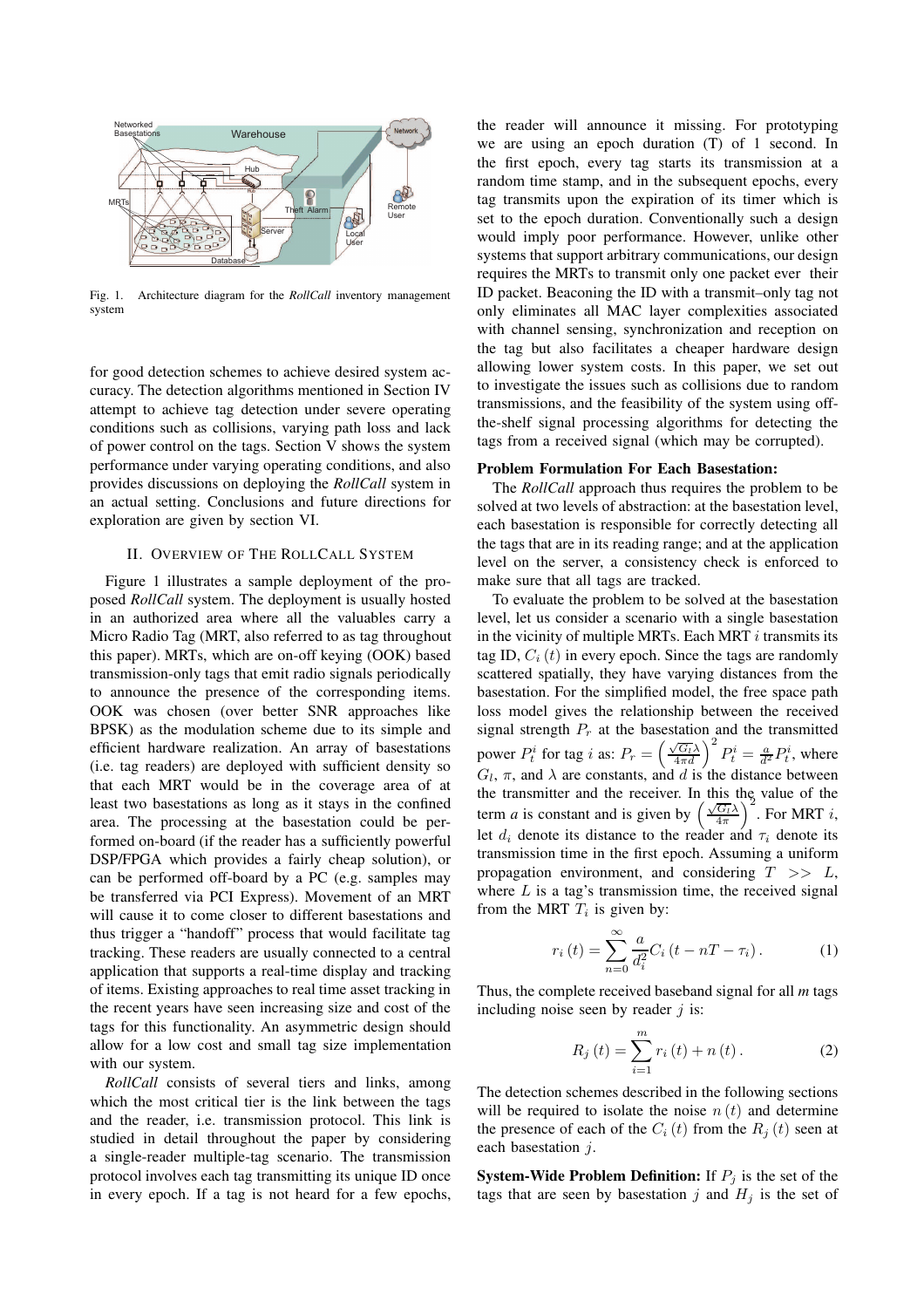

Fig. 2. An illustration of a 3-way collision with two embedded 2-way collisions

tags that are not seen by the base station  $j$  despite being in j's range, such that  $P_j \cup H_j = \Re_j^{b,k}$  where  $\Re_j^{b,k}$  is the set of  $k$ -bit tag ID's in the basestation j's range then, each basestation  $j$  is essentially solving an assignment problem  $\Delta_i$  given by:

$$
\Delta_j: \{ R_j(t:0 \to T) \times \mathfrak{R}_j^{b,k} \} \longrightarrow \{ P_j \cup H_j \} \qquad (3)
$$

For all the  $q$  basestations in the system, the set of tags that are not seen may be defined at any instant as  $H_{sys} = H_1 \cup$  $H_2 \cup ... \cup H_q$  and those that are present may be similarly defined as  $P_{sys} = P_1 \cup P_2 \cup ... \cup P_q$ . Based on these sets, it is required that every tag missed by a baseststation should be covered by at least one other basestation which may be specified as:

$$
\forall h_j \in H_{sys}, \quad \exists p_k \, | \, (p_k \in P_{sys} \cap h_j = p_k) \tag{4}
$$

Since the focus of this paper is on detecting tags at the base station, our discussion assumes there is only one reader in the system in the sections to follow.

### III. COLLISIONS IN A RECEIVER-LESS TAG DESIGN

The definition of the problem in the previous section establishes the need for regular packet detection at the receiver, to keep packet loss at a minimum. Though ALOHA[15] has a similar design and relies on random transmissions, the throughput seen from an ALOHA system is different from our *RollCall* scenario. Evaluation of the ALOHA protocol in [16] provides an upper bound on the throughput achievable in random transmission systems. However, such a model assumes that the traffic is Poisson i.e, each source is Poisson, which does not reflect our traffic pattern where each source transmits *once* per epoch. Our analysis aims to quantify the amount of collisions that such a system would experience and shows that the number is non-trivial. In our discussion, we assume that packet losses due to other ambient factors will be minimal and transitory.

We define a general  $r$ -way collision to be a collision in which  $r$  transmissions overlap with each other for at least one bit. For example, the scenario illustrated in Figure 2 consists of a ternary collision  $(r = 3)$  and two binary collisions  $(r = 2)$ . Classification of collisions enables us to determine the degree of corruption of the received tag signal and hence the chances of it being recovered.

### *A. Estimation For Packet Level Collisions*

First, let us break an epoch into *N* slots, each slot corresponding to the time taken to transmit one bit, and let us assume that one tag transmission occupies *k* contiguous slots. The probability of a slot being occupied by a tag is thus defined as  $\alpha = \frac{k}{N}$ .

To simplify our discussion, let us initially assume that our system has 2-way collisions only, following which we will generalize the discussion to include higher order collisions. Let the discrete random variable  $X_i$  denote whether tag *i* has binary collision(s).  $X_i$  is set to one if *i* has binary collision(s) and zero otherwise. Hence, with *m* tags per basestation, the total number of corrupted packets is given by the random variable  $X = \sum_{i=1}^{m} X_i$ . The total number of expected binary collisions  $(\psi_2)$  is evaluated as:

$$
\psi_2 = E(X) = \sum_{i=1}^{m} E(X_i) = mE(X_i) = mP_{tag}, \quad (5)
$$

where  $P_{taq}$  is the probability of a tag colliding with another tag. Let us assume that the transmission from tag i occupies slots from *a* to *a+k-1*. Then any tag j with start time  $\delta_i \in [a - k + 1, a + k - 1]$  will collide with tag *i*. The probability of tag j having such a start time is given by Bernoulli's trials where a tag having a binary collision is defined as a success event and anything else is a failure.

$$
P_{tag} = {m-1 \choose 1} (2\alpha)^1 (1 - 2\alpha)^{m-2}.
$$
 (6)

Hence, we have

$$
\psi_2 \approx m^2 (2\alpha)(1 - 2\alpha)^{m-2} \approx m^2 (2\alpha). \tag{7}
$$

Generalizing the above equation we can calculate the expected number of packets that are involved in an  $r$ -way collision as:

$$
\psi_r \approx m^r (2\alpha)^{r-1} (1 - 2\alpha)^{m-r}.
$$
 (8)

The above analysis gives an estimate for the number of colliding packets in the system. However, we believe that  $\psi$  can only partially reflect the system performance because the reader may still be able to extract the sender tag ID from a corrupted packet if only a small portion of that packet is corrupted. Following the length convention[17], a tag ID usually has 96 or 128 bits, which should provide enough redundancy so that a collided tag may still be detected based on the un-garbled portion. This suggests that along with the number of collided packets, the average number of bits corrupted per packet is another important metric for determining the effect of collisions.

### *B. Estimation For Bit Level Collisions*

Consider the discrete random variable  $X_i(1 \le i \le N)$ which represents whether the  $i$ -th bit in an epoch is occupied by two or more tags:  $X_i = 1$  when the bit is occupied by two or more tags, and  $X_i = 0$  otherwise. Hence, the total number of corrupted bits are given by the random variable  $X = \sum_{i=1}^{N} X_i$ . To estimate the number of bits that are corrupted due to binary collisions ( $\gamma_2$ ), we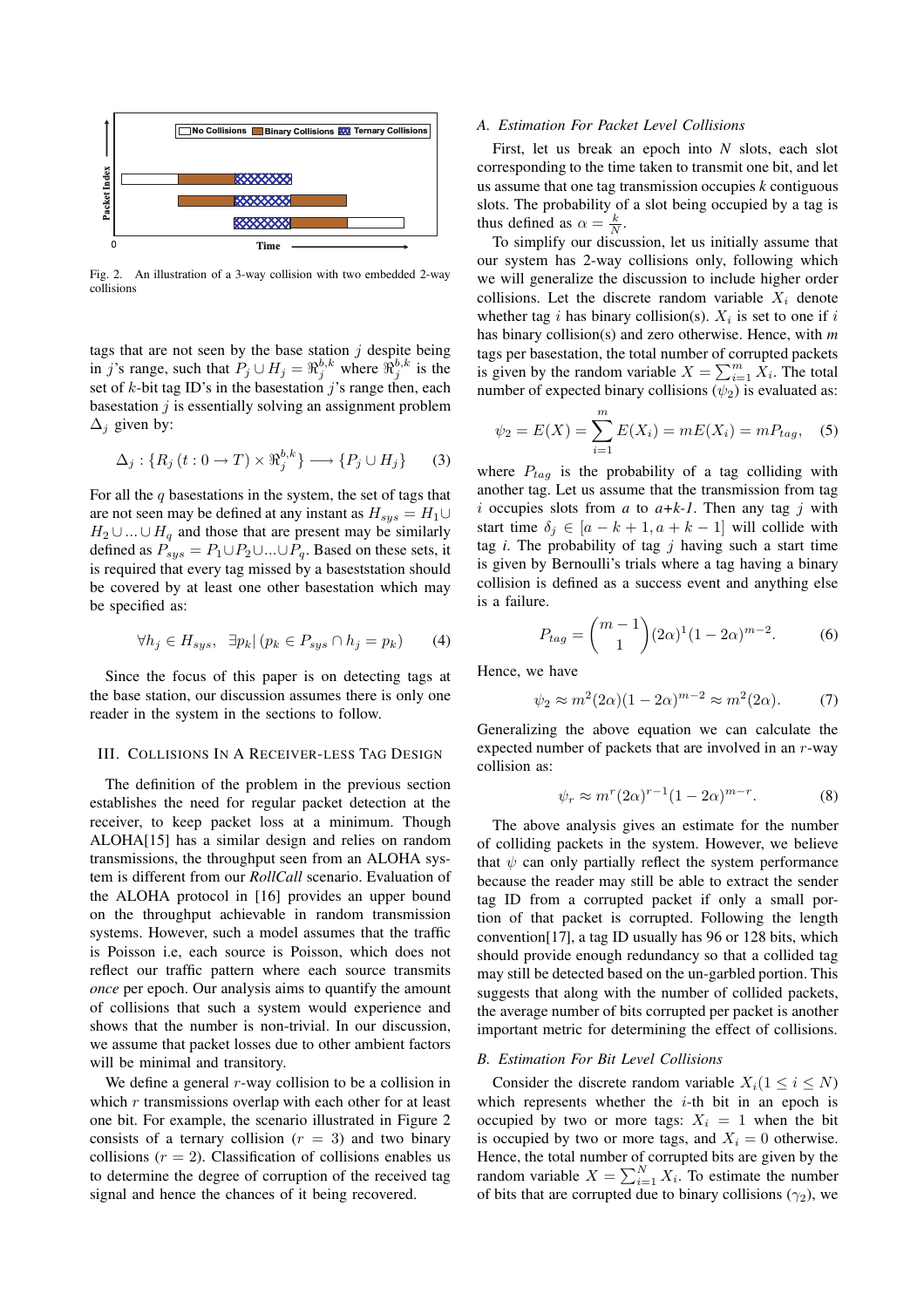

Fig. 3. Packet level collision statistics as a function of number of tags

will first determine the number of bits that are occupied by 2 or more packets  $E(X)$ , and the number of bits that are occupied by 3 or more packets  $E(Y)$ , and then subtract the latter from the former, i.e.  $\gamma_2 = E(X) - E(Y)$ .  $E(X)$  can be evaluated as the sum of individual expected values for each  $E(X_i)$ . Each  $E(X_i)$  is determined by the probability of bit i having at least two packets. If  $\alpha$  is the probability of a tag occupying bit i, then  $\alpha^2$  is the probability of two tags using the same bit  $i$ . Therefore, the expected value for having a collision over slot  $i$  is defined as:  $E(X_i) = {m \choose 2} \alpha^2$ . Hence, we have:

$$
E(X) = \frac{m^2 k^2}{2N}, E(Y) = \frac{m^3 k^3}{6N^2}.
$$
 (9)

As a result,  $\gamma_2$  is given by:

$$
\gamma_2 = \left(\frac{m^2 k^2}{2} - \frac{m^3 k^3}{6N}\right) \frac{1}{N}.\tag{10}
$$

Generalizing the analysis, the number of bits corrupted by an r-way collision  $(2 < r < m - 1)$  is given as

$$
\gamma_r = \left(\frac{(mk)^r}{r!} - \frac{(mk)^{r+1}}{(r+1)!N}\right) \frac{1}{N^{r-1}}.\tag{11}
$$

### *C. Model Validation By Simulations*

After deriving these two metrics  $(\gamma_r, \psi_r)$ , we set up simulations to validate our analysis. The results in Figure 3 and Figure 4 show that these two types of results agree with each other. Both results show that the number of packets (and bits) affected by  $r$ -way collisions grow as the r-th power of the number of tags until higher  $(r + 1)$ and above) level collisions start dominating.

Using the models we have developed, we can calculate the number of corrupted packets. Consider that we have 1000 tags with 100 bit IDs, and that these tags report their IDs once per second. The tag data rate of 1 Mbps gives us a slot width of  $1\mu$ sec and  $10^6$  slots for every epoch. Based on the model, the number of packets corrupted with a binary collision is approximately 200. The number of bits corrupted by binary collisions is 5000. Unfortunately, the error rate under these conditions is intolerable, compared to our desired error rate. As a result, we need to employ



Fig. 4. Bit level collision statistics as a function of number of tags

signal processing schemes at the receiver to improve detection rate despite the practical problems shown here.

### IV. SIGNAL PROCESSING TECHNIQUES TO REDUCE DETECTION ERRORS

The high collision probability caused by random transmissions demands the adoption of suitable signal processing techniques that can isolate each tag's ID from the received signal at all basestations. Any such scheme requires a good design at both the transmitter and receiver side. For the transmitter side, our approach is to make the tag IDs as orthogonal as possible and exploit this orthogonality in the receiver design to achieve tolerable read failure rates.

### *A. Tag ID Design & Transmission*

Simplicity and efficiency in the initial prototype design prompted us to operate under an On-Off keying (OOK) environment. Tag design in this case relies on generating orthogonal unipolar binary bit vectors. The detection schemes at the receiver rely on correlation across the received OOK signals. With the assumption that the reader has prior knowledge of the tag IDs, it is necessary to have the tag IDs fairly orthogonal to each other for clean isolation by the receiver. The simplest way to generate pseudo orthogonal codes (for a large number of 100-bit long vectors) is to use random binary bit vectors.

Any random binary tag ID code set at the basestation d given by  $\Re_d^{b,L}$  will satisfy the auto  $(A_j)$  and cross  $(X_{ik})$  correlation bounds  $(\alpha, \beta)$  given in equation (12) and equation (13). These bounds hold for some arbitrary  $\alpha$  and  $\beta$  for all tags  $C_k(t)$  and  $C_j(t)$  in  $\mathfrak{R}_d^{b,L}$ .  $x_i$  and  $y_i$  are the values of two random variables that indicate the expected value of the bit at the position  $i$  in the random binary bit vectors  $C_j$  and  $C_k$  respectively, and L is the length of the bit vectors in  $\mathbb{R}^{b, L}_{d}$ . If  $\mathbb{R}^{b, L}_{d}$  has the characteristic that  $\alpha >> \beta$ , then the  $\mathfrak{R}^{b, L}_{d}$  is considered fairly orthogonal.

$$
\int_0^L C_j(t) \cdot C_k(t) dt = E\left(\sum_{i=1}^L x_i\right) = A_j \ge \alpha \quad (12)
$$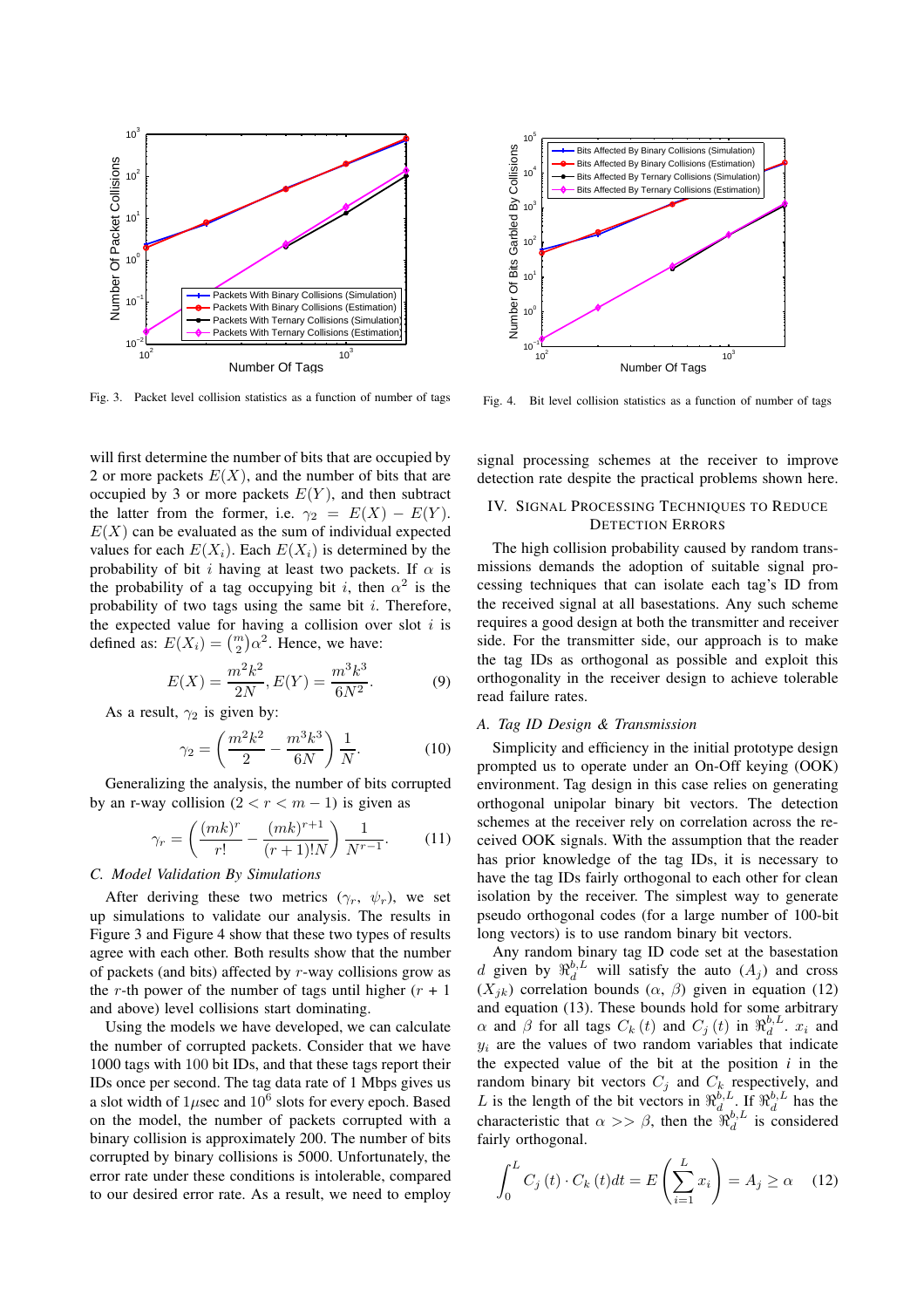# *Algorithm For The* RollCall *Transmitter*

```
Timer_Wakeup_ISR()
{
    Packet P;
    Initialize_MCU();
    P = \text{Initialize Parker}(\text{TaGID}):Force_Radio_State(POWER_UP);
    Transmit_Packet(P);
    Force_Radio_State(POWER_DOWN);
    MCU_Sleep(CONST)
}
```


$$
\int_{0}^{L} C_{j}(t) \cdot C_{k}(t) dt = E\left(\sum_{i=1}^{L} x_{i} y_{i}\right) = X_{jk} \leq \beta \quad (13)
$$

The average values of parameters  $A_j$  and  $X_{jk}$  are given by:  $A_j = L/2$ ,  $X_{jk} = L/4$ . The average value of  $A_j$ is determined by the weight of the code and is justified by the fact that on average half the bits of a random vector will be 1. The average value of  $X_{ik}$  is half that of  $A_i$  because on average half the 1's from two random bit vectors  $j$  and  $k$  will align. Based on the average values of  $A_j$  and  $X_{jk}$ ,  $\{\alpha, \beta\}$  can be controlled to generate an optimal codeset with random binary vectors.

### *B. The Receiver Side: Signal Detection Techniques*

The asymmetric design approach with *RollCall* requires the detection effort to be done by the basestation as shown in the Figure 6. Careful evaluation of the operating conditions reveals that the problem we are trying to solve is similar to the multi-user detection (MUD) problem [18] in CDMA[19] systems. However, inherent design constraints at the tag end do not allow a straightforward adoption of the MUD based solutions. Some crucial differences may be sighted as: 1) *No Spread Spectrum Transmission:* Our approach will not use a spread spectrum type of transmission scheme like that used in CDMA, instead it will just send each symbol in the tag ID as it is, 2) *Lack of Power Control:* Since the MRTs do not have a receiver on them, they cannot control their transmission power to alleviate the near-far problem and 3) *Transmitter Modulation:* Our simple MRTs will use a low power OOK modulation scheme as compared to the BPSK used in conventional CDMA systems.

It is important to note that we do not intend to reinvent the algorithms used with conventional MUD, but rather to adapt them to our needs and test their feasibility in our system. To enable better understanding of the algorithms we initially assume that the transmissions from different MRTs constructively add in phase. This can be achieved by aligning the local oscillators of the tags using some reference phase detection mechanism[20]. Later, in the simulations we explain the working of a completely asynchronous system.

The most naive detection scheme relies on checking the correlation value across the received signal sequence for each tag ID in the codeset  $\Re_d^{b,L}$  at each basestation



Fig. 6. Building Blocks In A Prototype *RollCall* Receiver Mechanism

 $d$ . As indicated by (12), the correlation of a tag ID with the received signal from a complete epoch will yield a peak when its transmission is encountered. Such a scheme would declare that the tag is present at the position of the highest correlation value if the correlation index is above a certain pre-set threshold.

Though this simple technique has been widely used as an underlying approach in CDMA, it will fare poorly in our system. Lack of power control schemes and start time estimations with this approach make it prone to detection errors due to collisions and varying signal attenuation effects.

To demonstrate the weakness of this simple technique, we conducted a set of simulations that involved 10 tags, each having a 100-bit, randomly generated ID, and a randomly generated spatial coordinate on a 2-dimensional plane. The epoch duration was 100*milliseconds*. Figure 7 shows the correlation values after correlating one of the tag IDs with the received signal sequence, where the location that had the peak correlation value corresponds to the actual transmission of tag. However, as the number of tags increase, the peak detection will fail, as illustrated in Figure 8. In this set of simulations, we had 100 tags in a 100milliseconds, and the location that produced the peak correlation value (i.e. slot 72916) is not the actual location of the tag (i.e. slot 19335). This can be attributed to collisions and the fact that some tags are much closer to the basestation than the tag we are looking for. This spatial disparity causes the near-far[21] effect which results in a large variation in RSSI values for tag signals and eventually an incorrect (temporal) detection.

In order to alleviate the adverse impact of this near-far problem, we propose the use of two enhanced techniques; one involves the use of derivatives to locate a tag's presence more accurately while the other is a successive interference cancellation approach. The former technique is much simpler, and requires lesser computation, but the latter delivers a considerably better performance at a higher computation cost.

Derivative Enhanced Correlation Based Detection: By carefully examining the correlation values in Figures 7 and 8, we find that the autocorrelation of the tag ID causes a very narrow spike at the actual location of the tag, which exhibits a great discontinuity from its vicinity. Though the amplitude of this spike may not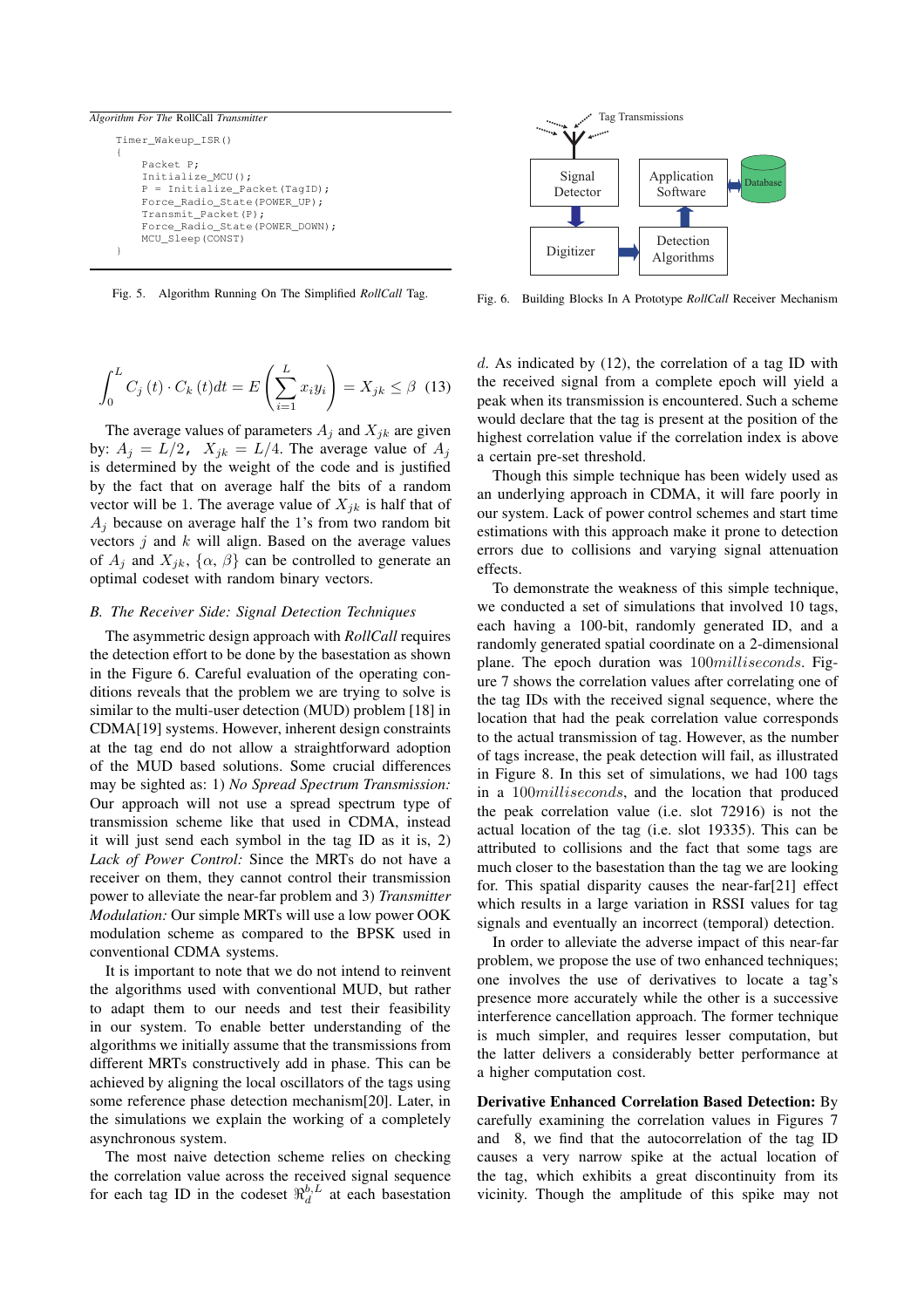

Fig. 7. Correlation based detection done with 10 tags



Fig. 8. The near-far problem gets worse and detection fails with correlation

always be the highest across all the correlation sequence, the width is distinctive. The jump in the correlation value is almost twice that from its immediate vicinity and may be attributed to the auto and cross correlation values respectively with random tag IDs. This observation holds as long as the target tag and the colliding tags result in comparable signal strength at the basestation. However, when the target tag collides with a tag that is much closer to the basestation, the near far effect will prevent the reader from detecting the tag.

Detection of this characteristic slot-wide correlation spike may be obtained by using the peak of the signal obtained by differentiating the correlation signal in discrete time. Further analysis and experiments also show that higher order derivatives like the second order may be able to pull out this spike where a simple first order differentiation fails. However, there is a bound on the highest order of the derivative that can be used and is determined by the errors that are introduced due to increasing residues. Figure 9 shows the value of the derivative of the signal in Figure 8. The peak derivative value obtained in Figure 9 leads to an accurate detection



Fig. 9. A derivative based (first order) post processing approach succeeds where simple correlation fails

of the tag. A threshold can be set up to minimize the false positives.

Successive Cancellation Based Detection: The derivative-enhanced correlation technique cannot correctly extract a tag ID if the tag's transmission collides with the transmission of those that are spatially closer to the reader. To resolve this problem, successive cancellation correlates the received signal with each of the tag IDs in the codeset  $\Re_d^{b,L}$  at reader d. Using these correlations, we can find the loudest tag and estimate its signal strength. Then we subtract the contribution of this tag. By repeating this process, a relatively small contribution of the weak tags can eventually stand out among the residue of the received signal. This approach is referred to as *successive interference cancellation* (SIC) and is widely deployed in CDMA based multiuser detection (MUD) systems. Some relevant discussion may be found in [22] and [23].

The key component of this algorithm is the estimation of the received signal strength from each individual tag. Due to the use of binary bit vectors with unipolar encoding the conventional estimation schemes based on correlations shown in [24] cannot be applied directly. Lack of synchronization with tags makes this estimation problem harder to solve. Our detection scheme relies on the correlations between the received signal and all the tag IDs in the pseudo orthogonal codeset to estimate the amplitude of the transmission. After we detect the transmission time of the loudest tag using correlations, we produce an estimate of the signal strength by considering the contribution of all the other tags to the correlation value. All existing CDMA based detection schemes rely on some form of power control mechanism to alleviate the near-far problem. Since our tags are not capable of performing any power control, our algorithm can only use estimated tag signal strength for detection.

Despite the lack of synchrony, power control and the absence of efficient phase estimation schemes, we have tried to tweak the performance of SIC approach to achieve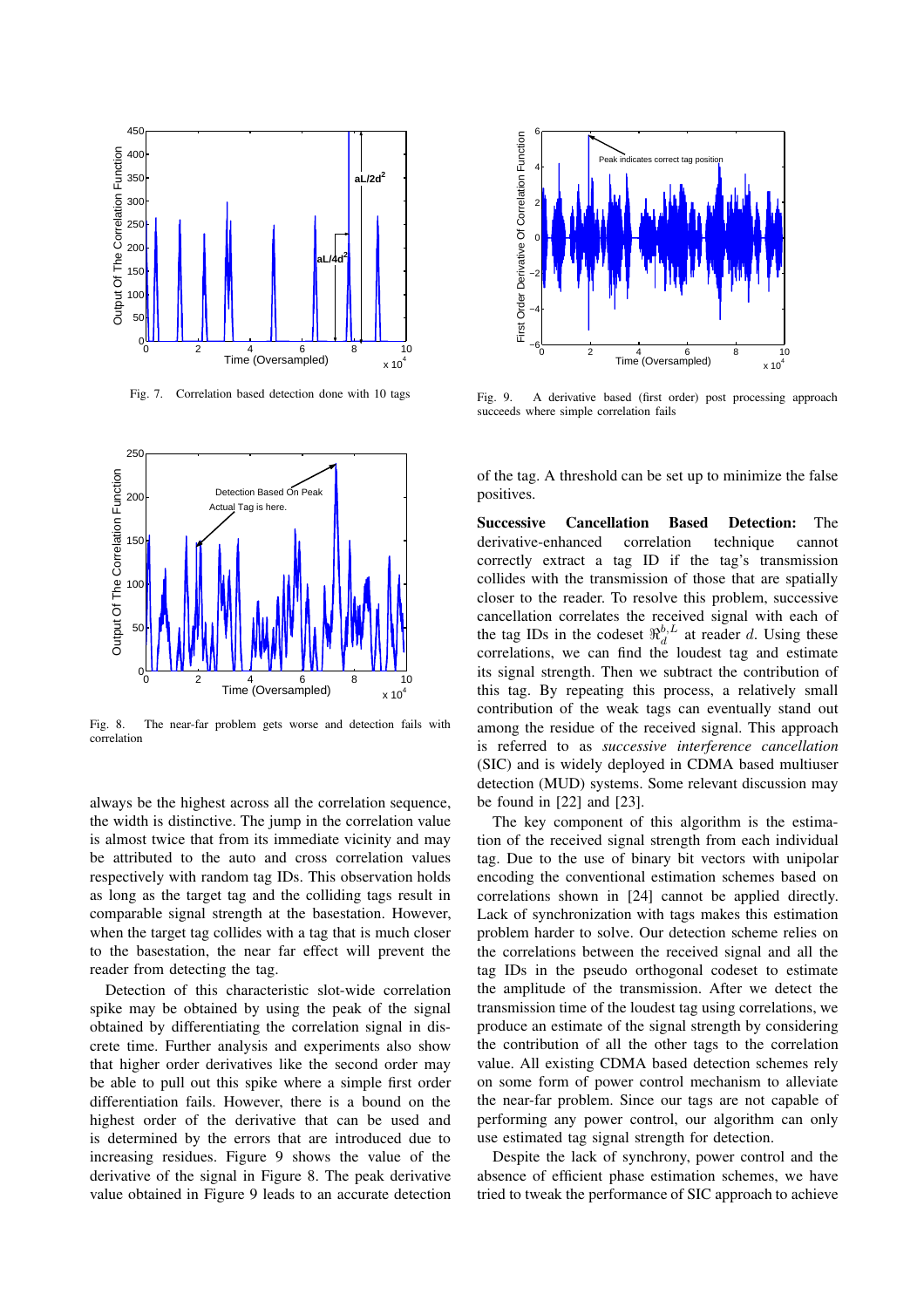

Fig. 10. Tag error rate as a function of the number of tags  $(T = 10 \text{ms})$ . (a)  $\phi = 0$ 



Fig. 11. Tag error rate as a function of the number of tags ( $T = 10$ ms) (b)  $\phi$  = random.

tolerable error rates. Fortunately, though SIC algorithms are sensitive to estimation errors, which is a big concern in our system, the authors in [25] suggest that as long as the estimation errors remain in reasonable bounds the system can still detect unique signals correctly.

### V. RESULTS AND FEASIBILITY DISCUSSION

Behavior of the *RollCall* system (at each basestation) is characterized by the performance of its detection algorithms. Specifically, we considered three detection strategies: the correlation scheme with first and second order derivatives and the SIC scheme. For each detection strategy, we measured its *tag error rate*, i.e. the ratio of the number of tags that were not detected to the total number of tags in that particular reader's range. Using the simulations, we model a low interference retail store environment, where tags are located on a plane (like a glass pane on tables), and the basestation grid is located in a plane above the tag plane.



Fig. 12. Tag error rate as a function of  $d_{max}/d_{min}$ , which is an indication of the severity of the near-far problem: (a) $\phi = 0$ 



Fig. 13. Tag error rate as a function of  $d_{max}/d_{min}$ , which is an indication of the severity of the near-far problem:(b)  $\phi$  = random

Though modeling *RollCall* through full RF simulation of the proposed OOK-based signals would be ideal, it is not very practical due to its high computation and space complexity. Instead, a more realistic alternative is to characterize the system in baseband with the consideration of three important parameters: 1) carrier phase shift  $(\phi)$ , which is the difference in the carrier phase of each of the tags with reference to the carrier phase of the first tag in the epoch, 2) time shift ( $\delta$ ), which is the difference in tag transmission times with reference to the start of the epoch, and 3) frequency shift  $(Ω)$ , which is the difference in the local oscillator frequencies with reference to the specified operating frequency. In the simulations we used random values for δ, and 0 for  $Ω$  because the frequency differences seen with crystal based oscillators were very small and could be ignored. We considered two different settings for  $\phi$ : (i)  $\phi = 0$  representing a synchronized setting, which can be achieved by using a Phase Locked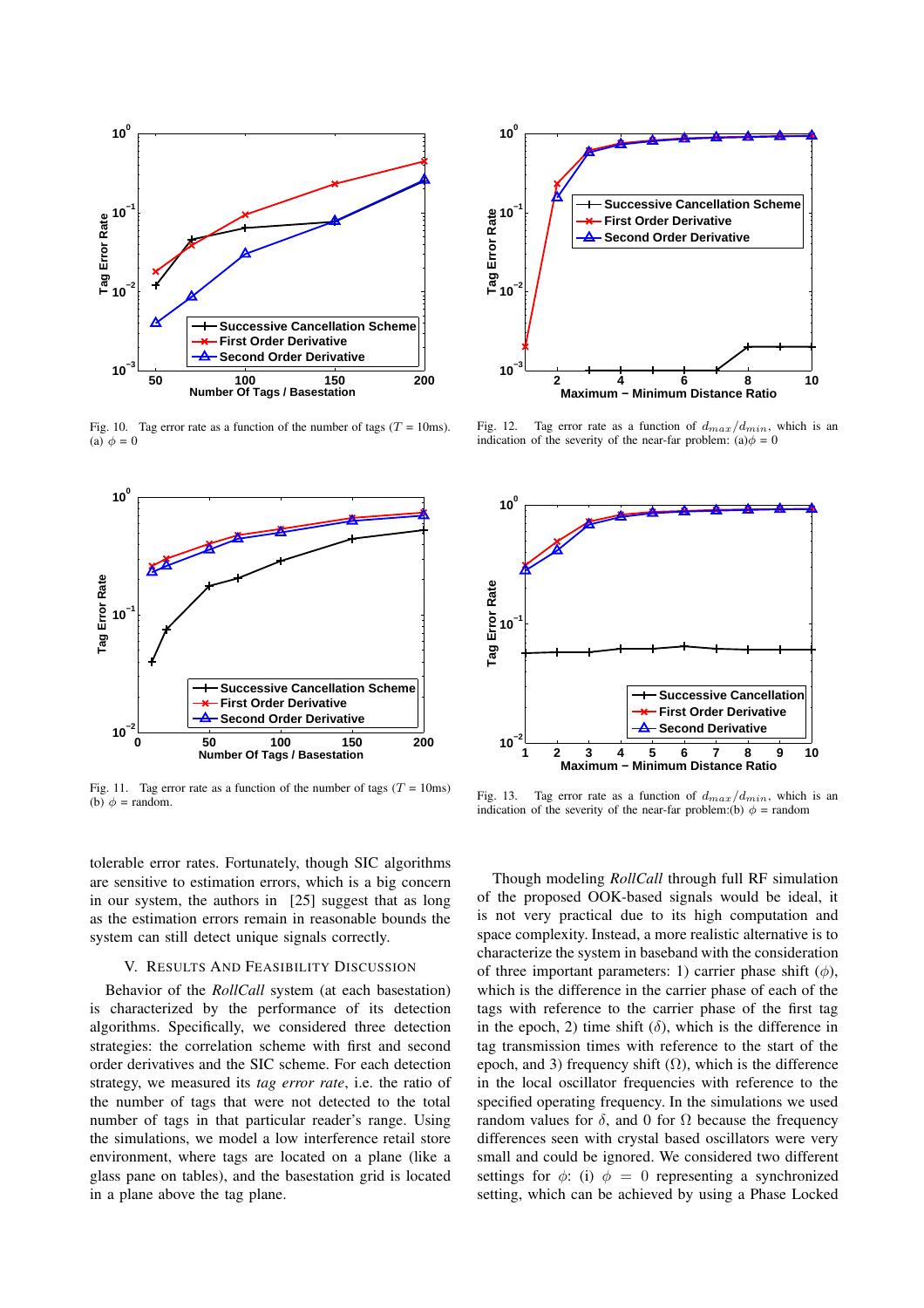

Fig. 14. Tag error rate as a function of SNR (dB): (a) $\phi = 0$ 



Fig. 15. Tag error rate as a function of SNR (dB): (b)  $\phi$  = random

Loop[20], and (ii)  $\phi = a$ , a uniformly random number between 0 and  $2\pi$ , which represents an asynchronous setting where a non-coherent detection of the received signal is required. The effect of multipath is not considered here as we assume that there is no direct obstruction between the tags and the reader. We further assume that a tag's transmission range is sufficiently uniform and independent of tag orientation.

In the experiments to follow we intend to study the performance of the three detection schemes by varying several important system parameters, such as distance variation between tags, signal to noise ratio (SNR), and number of tags per basestation. Through these studies, we try to identify a suitable deployment setting for *RollCall*.

### *A. Number of Tags Per Basestation*

We first look at impact of the number of tags per basestation. In order to show the effect of interference between the tags, we adopted a rather short epoch duration of 10 milliseconds (or, 10 ms) and varied the number of

tags from 10 to 200. In this set of experiments, all tags were kept at the same distance from the reader. The results from this test are presented in Figures 10 (synchronous setting) and 11 (asynchronous setting).

In the synchronized setting (shown in Figure 10), all approaches can achieve a decent error rate with a reasonably large number of tags. For instance, the second order derivative and the SIC approach can achieve 1% error rate when they have 50 tags per 10 ms. We note that the scenario shown in this plot is not very realistic, and it only serves as a basis for comparison. In a more realistic asynchronous setting (shown in Figure 11), the error rate goes up significantly. Due to excessive collisions, the two derivative-enhanced correlation schemes have a poor detection accuracy even with 10 tags, and the SIC scheme can achieve an error rate of 5% with 20 tags.

Due to these results, in the following experiments we will keep the number of tags small, i.e. 100 tags per 100 ms which corresponds to 10 tags per 10 ms, as we will introduce other factors that further complicate the task of detecting tags.

### *B. The Impact of Distance Variance*

As discussed in Section IV, the near-far problem has a big impact on the system detection capability. We attempt to quantify the amount of difference in the detection accuracy with the variation in the tag's distance from the basestation. We use the maximum-minimum distance ratio  $(d_{max}/d_{min})$  to represent the ratio of the distance of the tag closest to the basestation to the one which is the farthest. In the interest of simulation complexity, we adopted a rather short epoch duration of 100 milliseconds (ms) and varied the value of  $d_{max}/d_{min}$  from 1 to 10 with 100 tags in the environment.

The results are presented in Figures 12 (synchronous setting) and 13 (asynchronous setting). In both settings, the derivative-enhanced correlation techniques degrade rapidly with the increase in the value of  $d_{max}/d_{min}$ due to the masking of the feeble detection spike by proximal loud tags. On the other hand, the SIC technique is rather robust against the near-far problem. In a synchronous environment the SIC approach has a near perfect performance due to accurate estimations. However, the performance degrades in the asynchronous setting due to the lack of accurate phase estimation techniques to an average error rate of 5% for 100 tags per 100 ms.

### *C. The Impact of SNR On Signal Detection*

Figures 14 and 15 present the tag error rates under varying levels of signal to noise ratio (SNR). In all the simulations, we had 100 tags that reported their ID's within an epoch of 100 milliseconds and  $d_{max}/d_{min} = 1$ . With the presence of noise, a tag is considered correctly detected if the estimated transmission start time is located within 10 slots from the actual start time.

The results follow our intuition that as the SNR gets better the detection rates improve. In both figures, we observe a sharp increase in tag error rates after the SNR value drops below a certain level. In a synchronous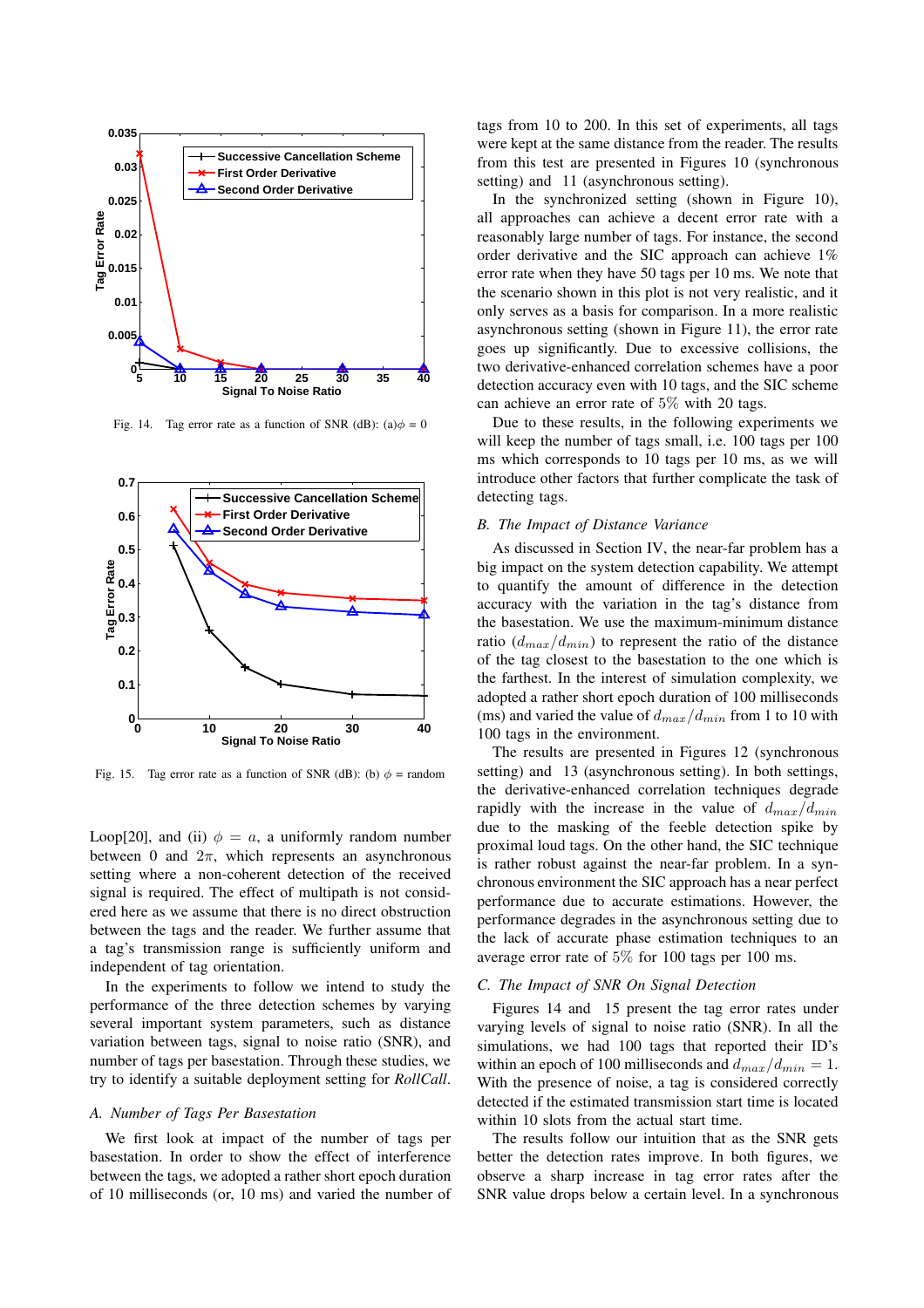setting, all three algorithms do well when SNR is above a certain threshold. In an asynchronous setting, the derivative enhanced techniques fail completely. Though the SIC approach performs better, the performance when SNR is below 20dB is still poor. In section V-D, we will discuss how to alleviate this problem.

### *D. Putting Together a Feasible System*

The previous set of simulations highlighted that SIC could keep the error rate within 10% in a single epoch. However, we note that this detection accuracy is poor and we should improve the performance using other optimization techniques. For instance, in a real system, we may be able to wait for a few epochs before reporting a missing tag, or we may be able to afford to have a network of basestations so that each basestation is responsible for a smaller number of tags. In this section, we discuss all these practical considerations. In the interest of space, we only present the result for the SIC scheme since it outperforms the other two approaches.

Multiple Epochs: Here, detection is done across multiple runs by setting a simple analog timer on the MRTs that allows the start time of each tag to vary independently within 30% of its period across multiple epochs. This randomization causes a different set of tags to collide across consecutive epochs. Tags that were not detected in one epoch (due to collision) may thus be detected in the next round. Our simulation results show that we can detect 100 tags with an average error rate less than or equal to  $1\%$  over an interval of 5 epochs (of 100 ms each). We configured the simulation to represent an environment where we had a 15dB SNR and  $d_{max}/d_{min}$  of 3. Based on these results, we can safely say that the algorithm would easily scale to at least 1000 tags every 5 seconds (lower bound with a lesser fill factor for the interval) with the same accuracy.

Networked Basestations: Simultaneous detection of a tag's presence across more than one basestation will help to alleviate the near far effect and hence improve detection rate. Simulations done across two basestations show an average improvement in detection accuracy by at least a factor of 3. Integrated simulations done by doing detection across five rounds of 100msecs each with the tags being covered by at least two basestations, and 100 tags/basestation, at 15dB SNR, a  $d_{max}/d_{min}$  of 3 shows that the error rates are negligible. Figure 16, shows the number of tags detected by each of the epochs. The results show that majority of the tags are heard across all 5 epochs and all tags are being detected in at least one.

### *E.* System Considerations in Deploying RollCall<sup>TM</sup>

In this section, we discuss the feasibility of deploying *RollCall* by taking into account the related system issues.

Deployment Scenario: A jewelery store is an ideal place to deploy the *RollCall* system because the continuous tracking of considerable number of small items is critically important to such places. Let us consider a typical



Fig. 16. Detection Of 100 Tags Across 5 Epochs With 2 Basestations per tag in a 100msec epoch at 15dB SNR

jewelery store with the size of  $100m^2$  and approximately 5000 items. We need to have a sufficient number of basestations and carefully position them to ensure that each basestation monitors less than 1000 tags, and that each tag is monitored by at least 2 basestations.

MRT Range and Life Time: We are in the process of prototyping MRTs. Our initial MRT prototypes are designed to operate at a 0dBm power level. A jewellery store is an inherently low scattering environment with very little clutter as the merchandise is displayed for easy viewing. Even very conservative measurements made by [26] suggests that a 0dBm transmission can be heard at least 10dB above the noise floor up to an average distance of 100m. 0dBm power can be delivered by a 5 percent efficient general purpose transceiver like [27] by drawing 20mW from the battery. A transmission burst of  $100\mu$ secs causes the radio to draw an average power of  $2\mu$ W or  $0.6\mu$ A from a 3V coin cell. A traditional low power microcontroller [28] uses 0.6 mA with a 1 MHz clock. Hence with a transmission burst of  $100\mu$ secs, average current drawn falls to  $0.06\mu$ amps. If we run the controller longer for additional processing, the consumption is still going to be negligible compared to the radio. A custom chip will bring this power down even more. A commercially available thin lithium battery source [29] can provide 6mAh at 3v for a  $3cm<sup>2</sup>$  size. With the power drain dominated by the radio, a very conservative battery life estimate can be given at  $10^4$  hours or 416 days. It is important to note that this value is an absolute lower bound on the lifetime since it takes into account the radio inefficiencies and considers the use of a very general purpose (non-optimal for our application) microprocessor and radio.

Tag Localization And System Wide Detection: A handoff takes place when a tag moves from the reading range of one reader to the range of another. Each reader has a set of tag ID's associated with it which are stored in its ID-table. Note that a tag ID is to be seen by more than one reader (by ensuring proper basestation density during deployment). Each reader is responsible